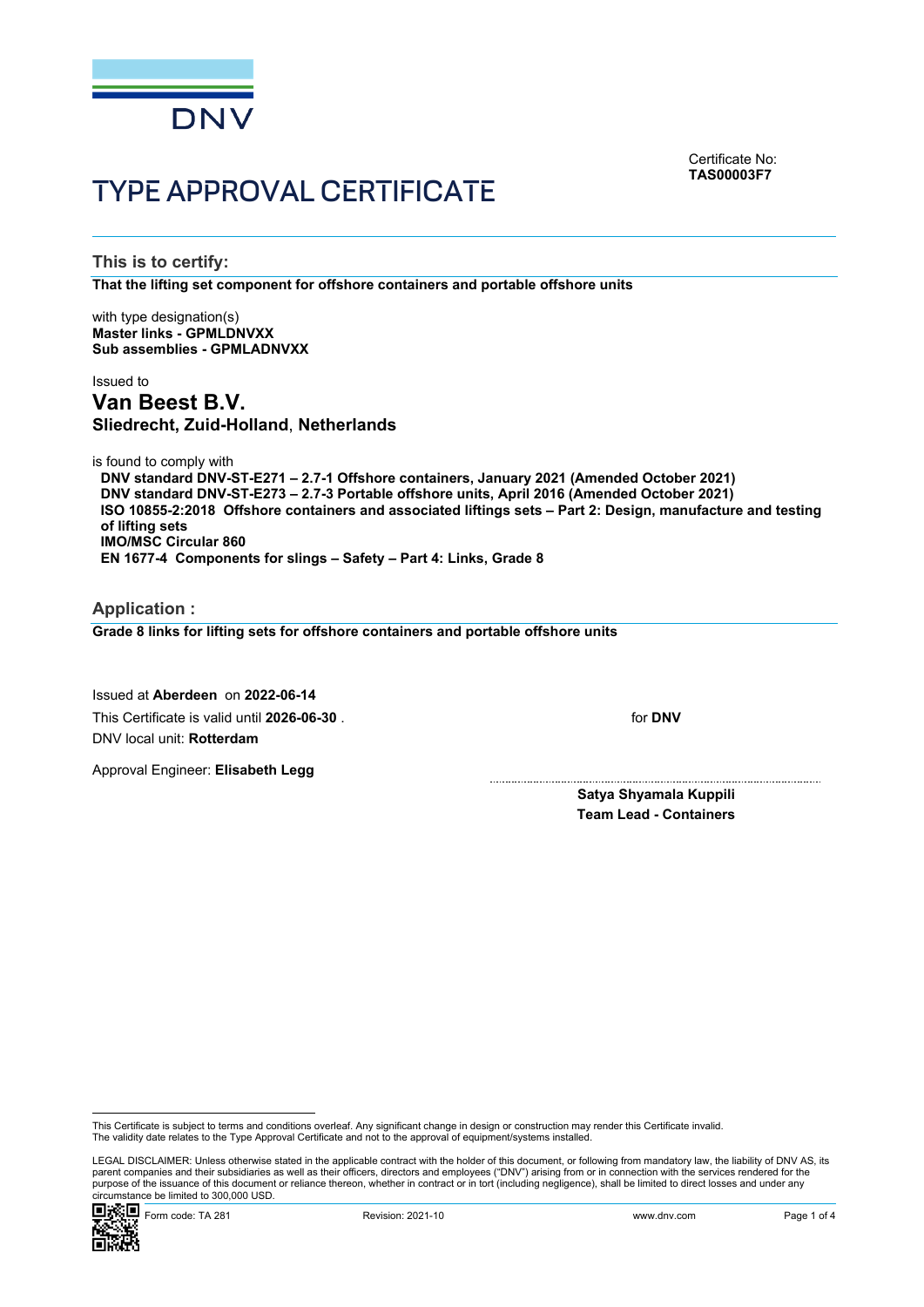

# **Manufactured by**

DNV Id No.: 10698797

### **Responsibility**

Van Beest B.V. takes responsibility that both design and production at all places of manufacture are in compliance with the Rules, Standards and/or Regulations listed on page 1 of this type approval certificate.

# **Product description**

This approval covers master links, intermediate links and master link assemblies for use in lifting sets for units certified in accordance with DNV-ST-E271 or DNV-ST-E273.

Detailed product information of certified products covered by this type approval are listed in Appendix 1 of this type approval certificate.

DNV has accepted some components with internal dimensions smaller than those specified in EN 1677-4 Table 2. These are marked with \* in Appendix 1.

# **Application/Limitation**<br>Design temperature: 40°C

Design temperature:

- Master links: GPMLDNV16 (16 mm) to GPMLDNV50 (50 mm)
- Sub-assemblies: GPMLADNV16 (16 mm / 14.5 mm) to GPMLADNV50 (50 mm / 45 mm)

Design temperature: - 20°C

- Master links: GPMLDNV65 (65 mm) to GPMLDNV75 (75 mm)
- Sub-assemblies: GPMLADNV65 (65 mm / 50 mm) to GPMLADNV75 (75 mm / 65 mm)

Selection of the correct dimensions of lifting sets and/or lifting set components shall be carried out in accordance with the requirements for lifting sets of offshore containers in DNV-ST-E271 section 8.

Tests to be carried out:

- Production testing: in accordance with DNV-ST-E271 and EN 1677-4, in agreement with the DNV surveyor.
- Material to be impact tested by Charpy impact method in accordance with DNV-ST-E271 section 8.4.

Van Beest B.V. shall issue product certificates in accordance with DNV-ST-E271 section 8.5, using the certificate form KF-10-690A Issue 01.05.2022. This certificate form shall only be used for links certified in accordance with this type approval.

#### **For links manufactured in accordance with DNV-ST-E271**

The required Working Load Limit (WLL) for a given container rating should be determined in accordance with DNV-ST-E271 Table 8-1 and Van Beest B.V. procedure. In no case should an offshore container lifting set WLL be less than 7.0 tonnes.

#### **For links manufactured in accordance with DNV-ST-E273**

Prior to selection of links, the minimum required working load limit (WLL) shall be determined in accordance with the strength requirements for lifting sets on portable offshore units as given in DNV-ST-E273 section 7.3.5 and must be approved by DNV. Resultant sling force (RSF) can be found in the design verification report (DVR) issued by DNV for the portable offshore unit.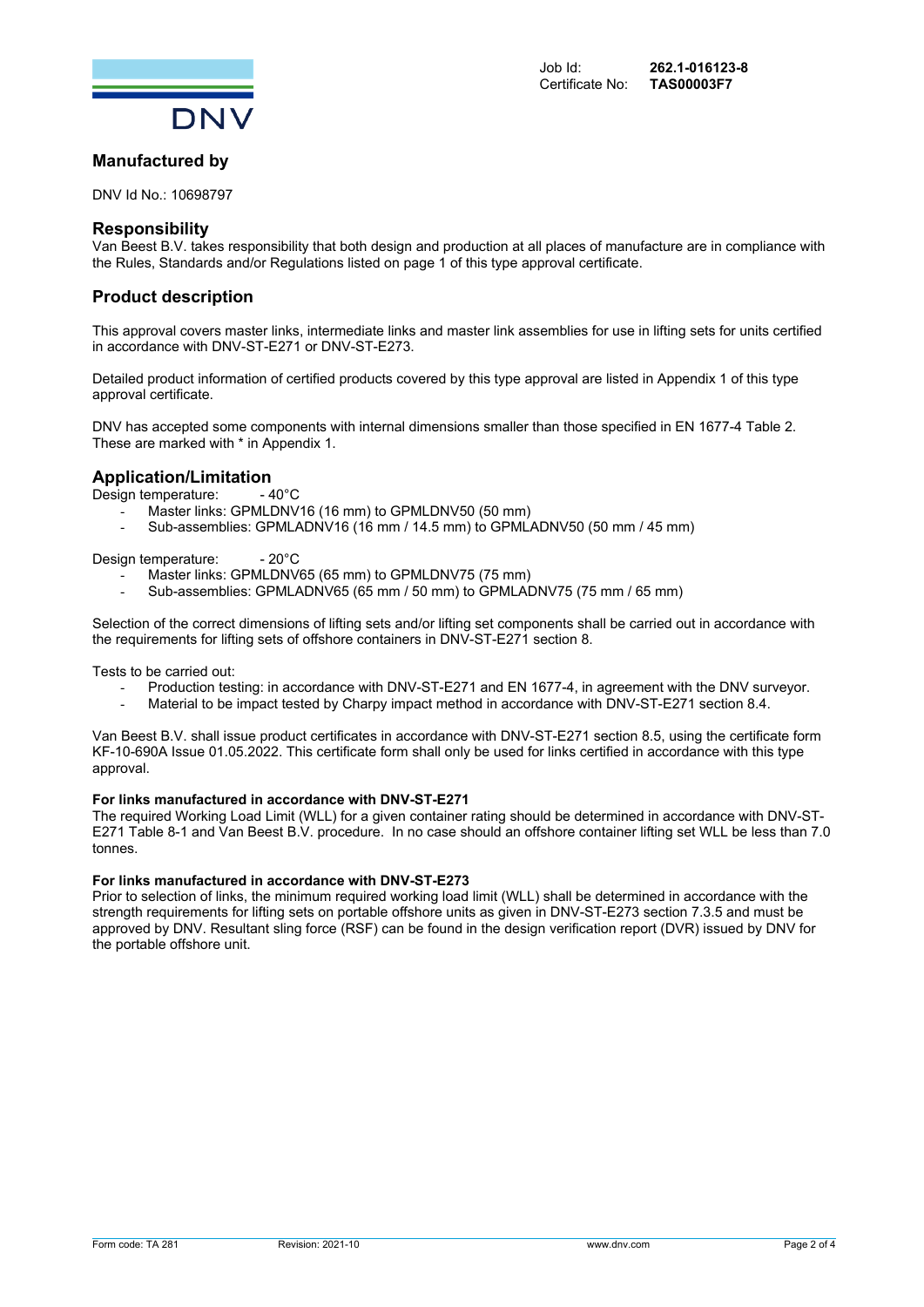

# **Type Approval documentation**

#### **Tests carried out**

Prototype testing shall be carried out in accordance with DNV-ST-E271.

#### **Marking of product**

Components shall be marked in accordance with EN 1677-4 chapter 7.1, DNV-ST-E271 section 8 or DNV-ST-E273 section 7, as appropriate.

#### **Periodical assessment**

In order to maintain the validity of the type approval certificate, periodical assessments should be carried out by a DNV surveyor every 12 months.

# **END OF CERTIFICATE**